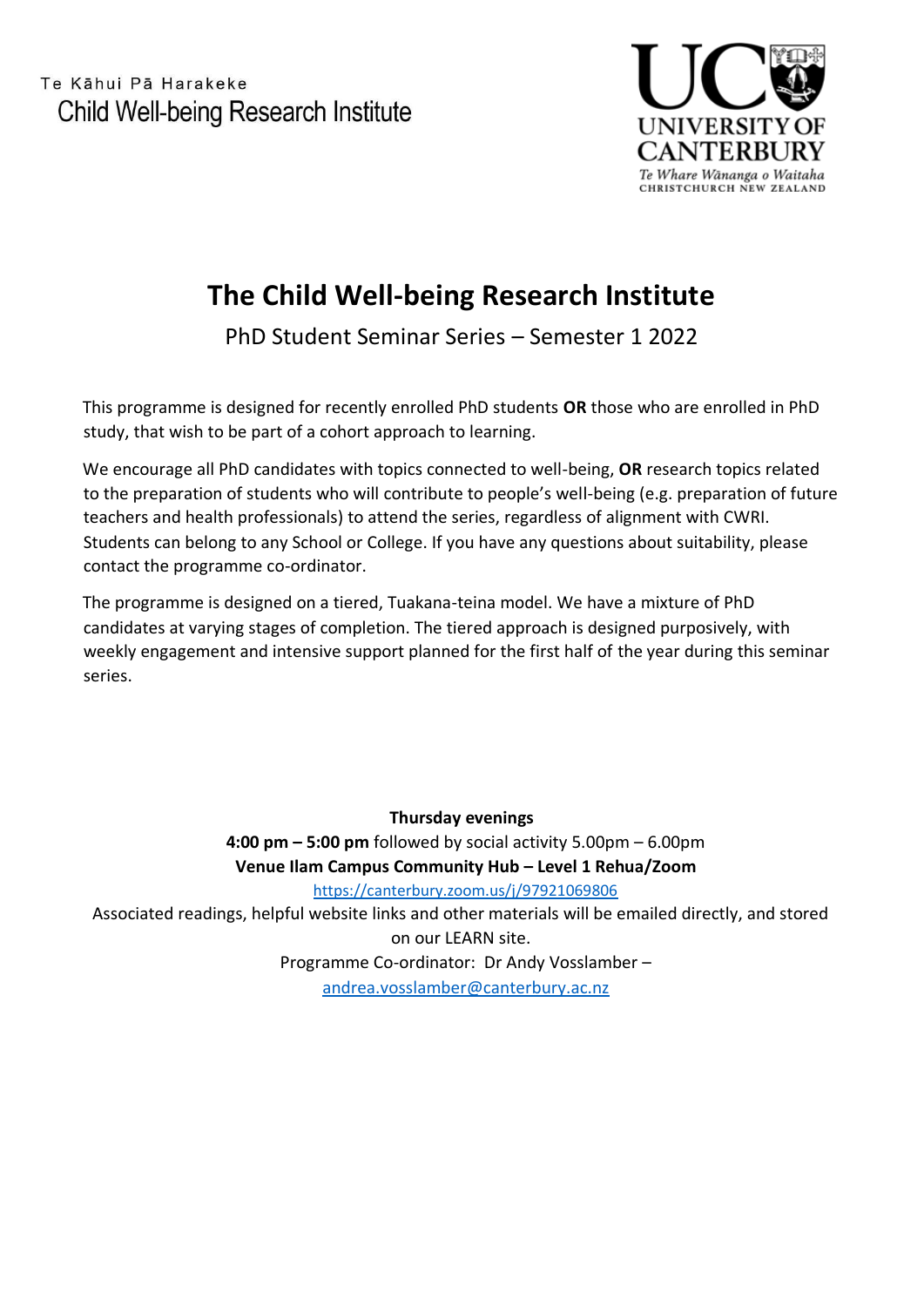## **First Semester 2022**

| <b>Date</b>                                                | <b>Chair</b>          | <b>Presenters</b>                                                   | <b>Topic</b>                                                                                                                                                         |
|------------------------------------------------------------|-----------------------|---------------------------------------------------------------------|----------------------------------------------------------------------------------------------------------------------------------------------------------------------|
| March 10<br>$4pm-6pm$<br>Rehua Community<br>Hub/Zoom       | Dr Andy<br>Vosslamber | <b>Prof Ekant Veer</b><br>The doctoral journey                      | In this korero Ekant will<br>give a brief overview of the<br>doctoral journey and the<br>various stages of a<br>student's learning<br>'lifecycle'.                   |
| March 17<br>$4pm-6pm$<br>Rehua Community<br>Hub/Zoom       | Dr Andy<br>Vosslamber | <b>Associate Professor Jo Fletcher</b><br>Case study research       | The presentation will<br>explore case study<br>research methodology and<br>the role of undertaking<br>semi-structured interviews<br>with a range of<br>participants. |
| March 24<br>$4pm-6pm$<br>Rehua Community<br>Hub/Zoom       | Dr Andy<br>Vosslamber | <b>Kiera Tauro</b><br><b>Scholarly Publishing</b>                   | An introduction to where<br>and how you can publish<br>your research                                                                                                 |
| March 31<br>$4pm-6pm$<br>Rehua Community<br>Hub/Zoom       | Dr Andy<br>Vosslamber | <b>Associate Professor Misty Sato</b><br>Considering epistemologies | Epistemological and<br>ontological underpinnings<br>of your research and how<br>validity is argued                                                                   |
| <b>April 7</b><br>$4pm-6pm$<br>Rehua Community<br>Hub/Zoom | Dr Andy<br>Vosslamber | <b>Prof. Megan McAuliffe</b><br><b>TBA</b>                          | <b>TBA</b>                                                                                                                                                           |

## *Break*

| <b>Date</b>                                                                 | <b>Chair</b>          | <b>Presenters</b>                                                                                                      | <b>Topic</b>                                                                                                                                                      |
|-----------------------------------------------------------------------------|-----------------------|------------------------------------------------------------------------------------------------------------------------|-------------------------------------------------------------------------------------------------------------------------------------------------------------------|
| May 5<br>$4pm-6pm$<br>Rehua Community<br>Hub/Zoom                           | Dr Andy<br>Vosslamber | Dr. Megan Gath<br>Introduction to quantitative<br>research methods                                                     | An overview of<br>quantitative research<br>methods and approaches<br>to statistical analysis                                                                      |
| <b>May 12</b><br>$4pm-6pm$<br>Rehua Community<br>Hub/Zoom                   | Dr Andy<br>Vosslamber | <b>Dr Susannah Stevens</b><br>"Physical activity, well-being<br>and $PhD's - Is it possible to$<br>achieve all three?" | This talk will be about the<br>importance of balance,<br>why physical activity is vital<br>during your PhD, and some<br>realistic tips on how to<br>achieve this. |
| <b>May 19</b><br>$4 \text{pm} - 6 \text{pm}$<br>Rehua Community<br>Hub/Zoom | Dr Andy<br>Vosslamber | <b>Prof. Ekant Veer</b><br><b>TBD</b>                                                                                  | <b>TBD</b>                                                                                                                                                        |